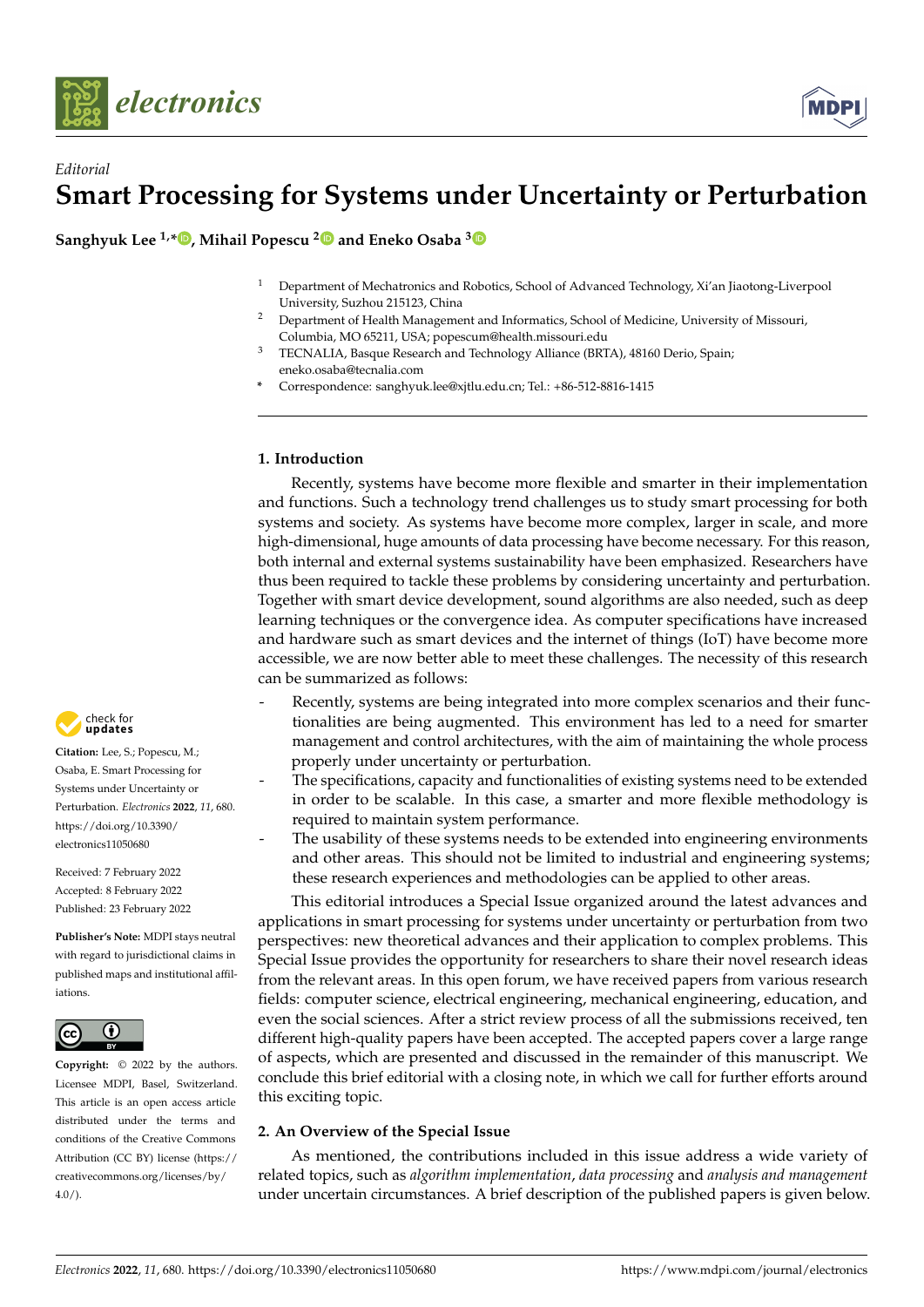Research on algorithm implementation was carried out in [\[1](#page-2-0)[–3\]](#page-2-1). Yang et al. propose two deep neural networks based on the attention mechanism to improve a sequence-topoint learning model. Their results show that the proposed mechanisms effectively improve performance. Next, Zeng et al. provide an interactive evolutionary design for product styling from the perspective of the cognitive association of the users. In the paper, they code the profiles of typical cases based on organized perceptual evaluation databases. The simplification of the process of creating associations between similar patterns is proposed based on explicit and implicit distances. Their experimental results show that this reduces the initial and total evaluation time. Finally, Jo et al. propose a recommendation deep learning algorithm for the fashion industry. They emphasize intelligent recommendation based on deep learning, which consists of a sketch-product fashion retrieval model and a vector-based model. The performance shown in the paper provides significant results: the image-based similar product retrieval model showed a "Precision at 5" of 0.774, with the sketch-based similar product model achieving a score of 0.445.

Data processing research was carried out in [\[4](#page-2-2)[–8\]](#page-3-0). Park et al. propose a software that can be applied to natural language processing (NLP) by way of pre-processing and post-processing. Pre-processing in neural machine translation (NMT) includes subword tokenization to alleviate the problem of unknown words and data augmentation to ensure that the corpus contains sufficient content. Post-processing involves automatic post editing and the application of various strategies during decoding in the translation process. The authors of this work apply various decoding strategies to Korean–English NMT, relying on a low-resource language pair. The results demonstrate that various decoding strategies perform well and present a new perspective for improving machine translation performance. Chae et al. provide a prediction methodology for particulate matter (PM) in their research [\[5\]](#page-2-3). Their prediction algorithm can deal with and manage symptoms such as worsened asthma, affected lungs, and various toxin-induced cancers. PM is correlated with address format, air quality data, and weather data, and the performance is measured according to the sequence length and batch size. PM prediction was also conducted with a long short-term recurrent unit (LSTM), a convolutional neural network (CNN), and a gated recurrent unit (GRU). The LSTM and GRU models yield similar prediction results, but the CNN suffered from the limitation of only predicting from the training data. Zhang et al. propose an optimized data sampling model to identify the status of the human brain and further discover brain activity patterns [\[6\]](#page-2-4). The piecewise linear approximation (SEGPA) method is applied to a segmented electroencephalography (EEG) graph. Additionally, SEGPA is integrated with normal distribution approximation (NDA) and Poisson distribution approximation (PDA). The obtained recognition system is applicable to machinery or robot control. Its performance indicates that the NDA–PDA segments with less than 10% of the original data size can achieve 98% accuracy. Woo et al. propose a smart system for extracting characteristics from computer science knowledge and organizing knowledge [\[7\]](#page-3-1). They enhance the efficiency and objectivity of terminology extraction by integrating a dictionary of technical terms with a hierarchical clustering structure. It is applied to high school education courses in India and Israel with several findings; the developed software can extract data at a high rate; the ratio of technical terms in the areas of architecture and organization, programming languages, and software engineering are high in advanced courses; advanced content had a high percentage of technical terms related to information systems. A three-dimensional maximum range-sum and a maximum spatiotemporal rangesum change problem are treated by Choi et al. in [\[8\]](#page-3-0). First, they provide a mathematical explanation for each problem and then they are resolved using several algorithms. The performance of the proposed method is verified and they also demonstrate its scalability and efficiency.

Research on analysis and management was conducted in [\[9,](#page-3-2)[10\]](#page-3-3). Despite not many papers being submitted on analysis and management in this Special Issue, these two papers make important contributions. Fan et al. propose a smart enhancement scheme during decompression processing [\[9\]](#page-3-2). They propose two novel approaches: a two-dimensional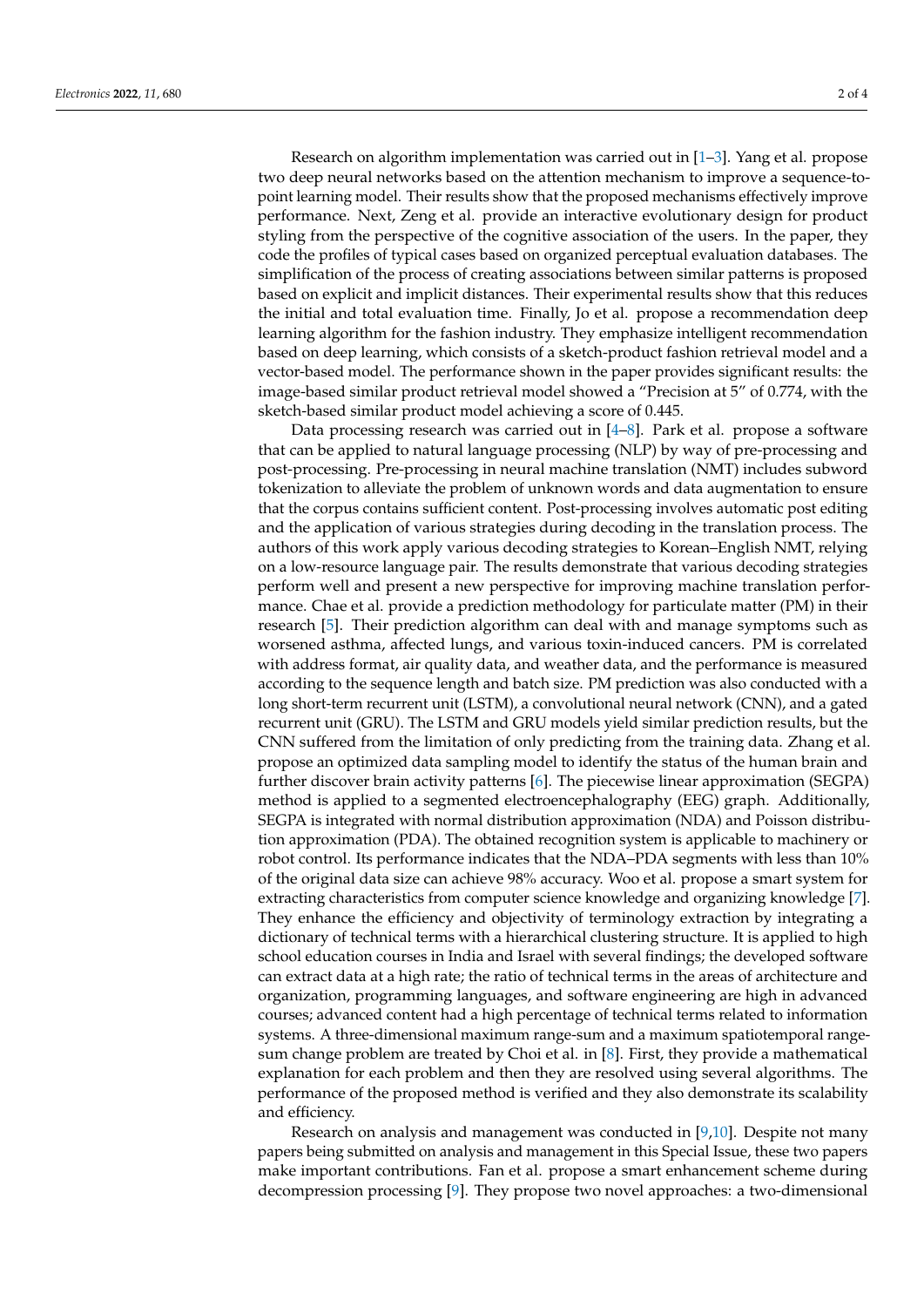F-shift transformation and a non-standard two-dimensional wavelet transformation. They test the effectiveness of the proposed scheme by demonstrating that the compression properties can be preserved and that the contrast can also be enhanced. Lim and Lee deal with the problem of computing balance in [\[10\]](#page-3-3). In order to solve the overloading problem in edge servers caused by sudden offloads from mobile users, a load-balancing solver is introduced for mobile devices in edge cloud computing environments. Their results show that this method improves the average CPU usage of virtual machines.

## **3. Perspectives**

This Special Issue looks to the promising future of the capabilities of smart processing. The valuable findings made by the large group of contributors should be considered not only as incontestable evidence of the vibrant research activity in the field of smart processing for systems under uncertainty or perturbation but also as a symptom of the inspiring future envisioned for this knowledge area. The purpose of these papers is to share research ideas surrounding algorithm development and data processing and analysis for smart systems. We have brought 10 papers to publication after a competitive review process and encourage the related community to conduct additional research in the near future towards the adaptation of more sophisticated approaches. The papers published here will help to ensure that research continues on the distributed management of knowledge, as well as the consideration of additional types of uncertainties and perturbations.

We expect this open access forum on smart processing to represent a milestone that will encourage researchers to pursue their interest in design and manufacturing in related industrial fields. As mentioned in the Introduction, systems sustainability is required to solve the internal and external problems caused by the increased complexity and size of systems. Hence, we hope that readers will be inspired by the research ideas contained within this Special Issue and communicate with the authors regarding these important issues. As a final reflection, we would like to reflect that today it is not possible to measure the limits of this interesting research field; its horizons are near the shores of our imagination.

**Author Contributions:** Reviewing all papers, S.L, M.P. and E.O.; writing and correcting script; S.L. and E.O.; proofreading and checking, E.O. All authors have read and agreed to the published version of the manuscript.

**Funding:** Eneko Osaba would like to thank the Basque Government for its funding through the EMAITEK program.

**Acknowledgments:** The guest editorial team would like to thank the Editor-in-Chief and his team for their priceless help and assistance during the preparation of this Special Issue. We would also like to thank the reviewers for the insightful and valuable comments made on the submitted studies, which have been very helpful in increasing the quality of the published papers. Additionally, we would like to thank all authors and contributors.

**Conflicts of Interest:** The authors declare that there is no conflict of interest.

## **References**

- <span id="page-2-0"></span>1. Yang, M.; Li, X.; Liu, Y. Sequence to Point Learning Based on an Attention Neural Network for Nonintrusive Load Decomposition. *Electronics* **2021**, *10*, 1657. [\[CrossRef\]](http://doi.org/10.3390/electronics10141657)
- 2. Zeng, D.; He, M.-e.; Tang, X.-z.; Wang, F.-g. Cognitive Association in Interactive Evolutionary Design Process for Product Styling and Application to SUV Design. *Electronics* **2020**, *9*, 1960. [\[CrossRef\]](http://doi.org/10.3390/electronics9111960)
- <span id="page-2-1"></span>3. Jo, J.; Lee, S.; Lee, C.; Lee, D.; Lim, H. Development of Fashion Product Retrieval and Recommendations Model Based on Deep Learning. *Electronics* **2020**, *9*, 508. [\[CrossRef\]](http://doi.org/10.3390/electronics9030508)
- <span id="page-2-2"></span>4. Park, C.; Yang, Y.; Park, K.; Lim, H. Decoding Strategies for Improving Low-Resource Machine Translation. *Electronics* **2020**, *9*, 1562. [\[CrossRef\]](http://doi.org/10.3390/electronics9101562)
- <span id="page-2-3"></span>5. Chae, M.; Han, S.; Lee, H.M. Outdoor Particulate Matter Correlation Analysis and Prediction Based Deep Learning in the Korea. *Electronics* **2020**, *9*, 1146. [\[CrossRef\]](http://doi.org/10.3390/electronics9071146)
- <span id="page-2-4"></span>6. Zhang, H.L.; Lee, S.; Li, X.; He, J. EEG Self-Adjusting Data Analysis Based on Optimized Sampling for Robot Control. *Electronics* **2020**, *9*, 925. [\[CrossRef\]](http://doi.org/10.3390/electronics9060925)